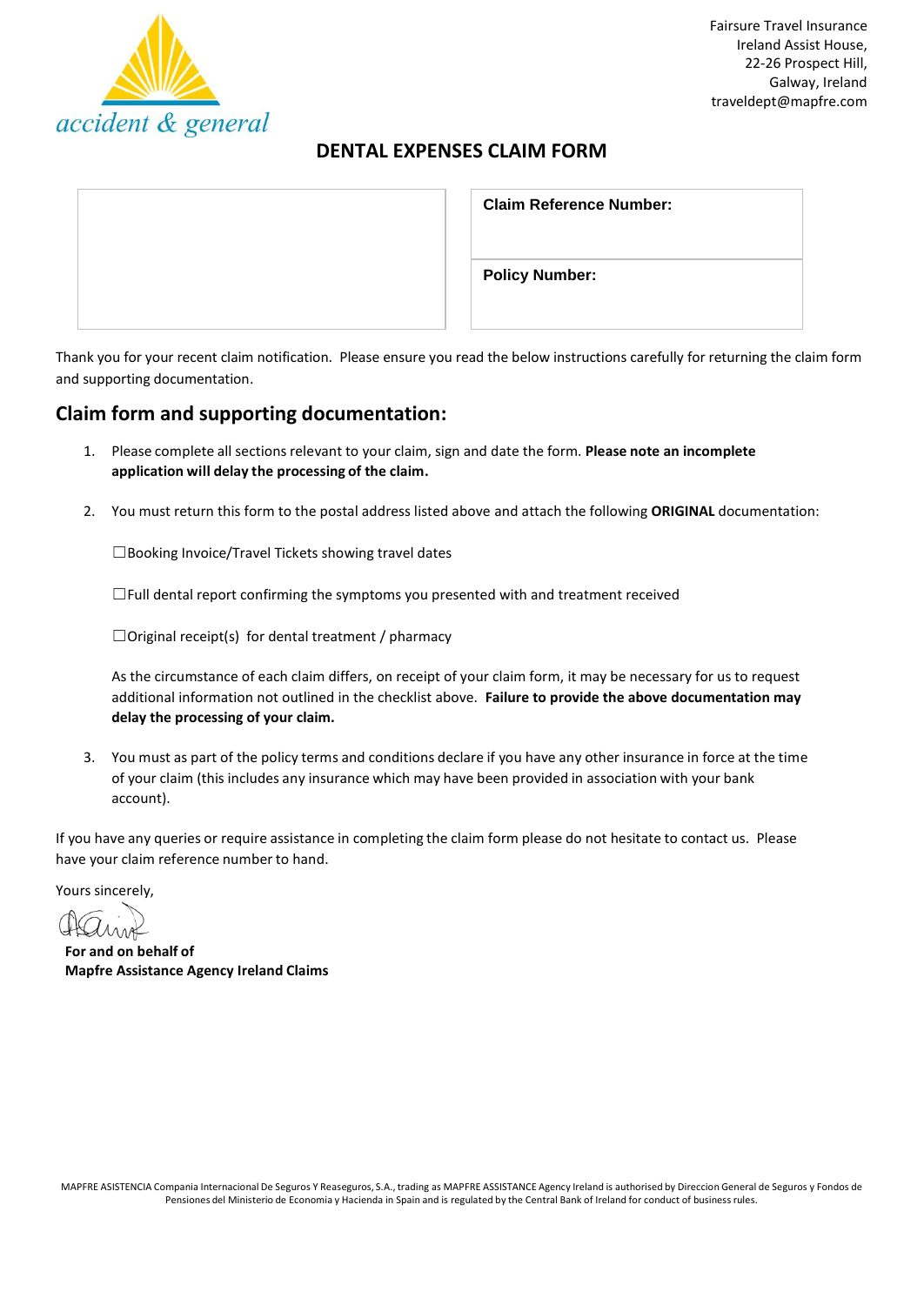

# **DENTAL EXPENSES CLAIM FORM**

#### **Claim Reference Number:**

**Policy Number:**

(Please see first page of claim form for your reference)

(Please see first page of claim form for your policy number)

### **DATA PROTECTION**

We will ask you to provide some specific information regarding the medical condition or injury giving rise you your claim, and also regarding current or past medical conditions for you and, where relevant, for your fellow travellers close relatives or close business associate. We will only use sensitive information for the specific purpose you provide it, including to validate and administer your claim, and to provide the services described in the policy. This may include sharing with service providers, and of you have travelled outside the European Economic Area 'EEA', it may be necessary for us to transfer your data and share with service providers outside the EEA/ Further information about how data is used and shared can be found on our privacy policy o[n www.mapfreassistance.ie/gdpr.](http://www.mapfreassistance.ie/gdpr)

You must ensure that you only provide sensitive information amount other people where you have the consent or legal right to do so.

## **Do you provide your consent for such use, transfer and sharing of the data you provide?**

Note, if you do not wish to provide consent, this prevents us from providing cover under the policy and we are hereby released from any liability for your claim.

# **SECTION A CLAIMANT DETAILS** Title: Gender: Forename: Surname: Surname: Surname: Surname: Surname: Surname: Surname: Surname: Surname: Surname: Surname: Surname: Surname: Surname: Surname: Surname: Surname: Surname: Surname: Surname: Surname: Surname: Surname: Surna Date of Birth:  $\qquad \qquad \qquad$  Date of Birth: Address: Note and the Mumber: Note and the Mumber: Home Phone Number: Work Phone Number: Mobile Number: Email Address: **TRIP DETAILS** Tour operator: Booking agent: Destination:  $\begin{vmatrix} \cdot & \cdot & \cdot \\ \cdot & \cdot & \cdot \\ \cdot & \cdot & \cdot \end{vmatrix}$  Date trip booked:

# **SECTION B**

#### **ANY OTHER INSURANCE DETAILS:**

Travel Insurance policy? YES □NO□

Insurance with your bank account / bank card? YES  $\Box$  NO $\Box$ 

Any other insurance policy which may cover this loss? YES  $\Box$  NO $\Box$ 

If Yes to any of the above, please provide Company Name & Policy Number:

Departure date:  $\qquad \qquad$  |  $\qquad \qquad$  Return date:

## **PREVIOUS CLAIMS HISTORY:**

#### Have you made ANY insurance claim in the past 3 years? (If yes, please provide details below) YES/NO

| Year | <b>Type Of Claim</b> | <b>Amount Claimed</b> | Company |
|------|----------------------|-----------------------|---------|
|      |                      |                       |         |
|      |                      |                       |         |

MAPFRE ASISTENCIA Compania Internacional De Seguros Y Reaseguros, S.A., trading as MAPFRE ASSISTANCE Agency Ireland is authorised by Direccion General de Seguros y Fondos de Pensiones del Ministerio de Economia y Hacienda in Spain and is regulated by the Central Bank of Ireland for conduct of business rules.